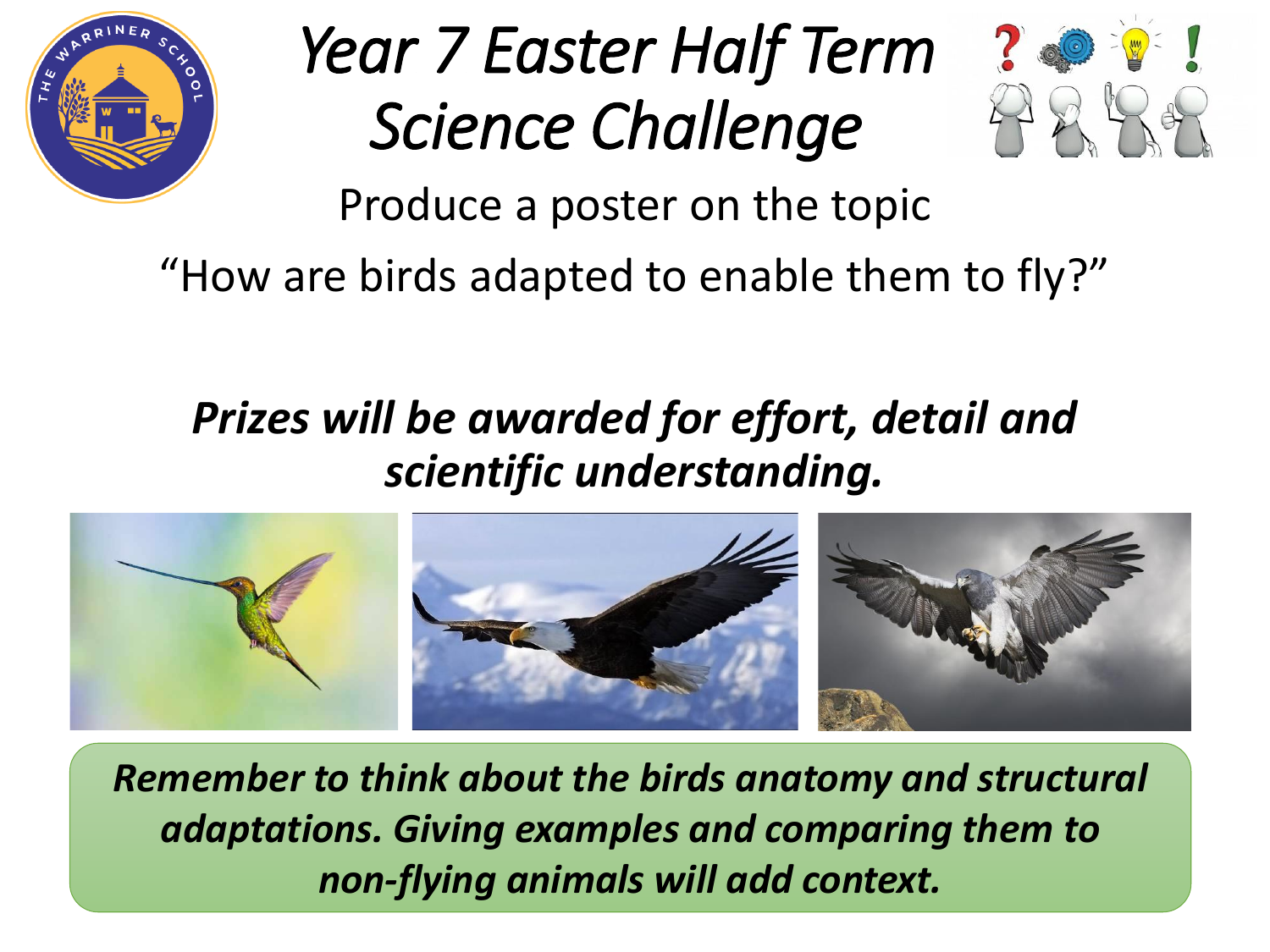

## *Year 8 Easter Half Term Science Challenge*



#### *Research a scientific discovery that has occurred since 2010*

Write a newspaper article about your chosen discovery. It should include what the scientific discovery was, why it's important and the impact it has had on the world.

### *Prizes will be awarded for effort, detail and scientific understanding.*



*Remember to think about how you will explain the scientific discovery to other people. You will need to explain what any key vocabulary means and any wider impact on people.*